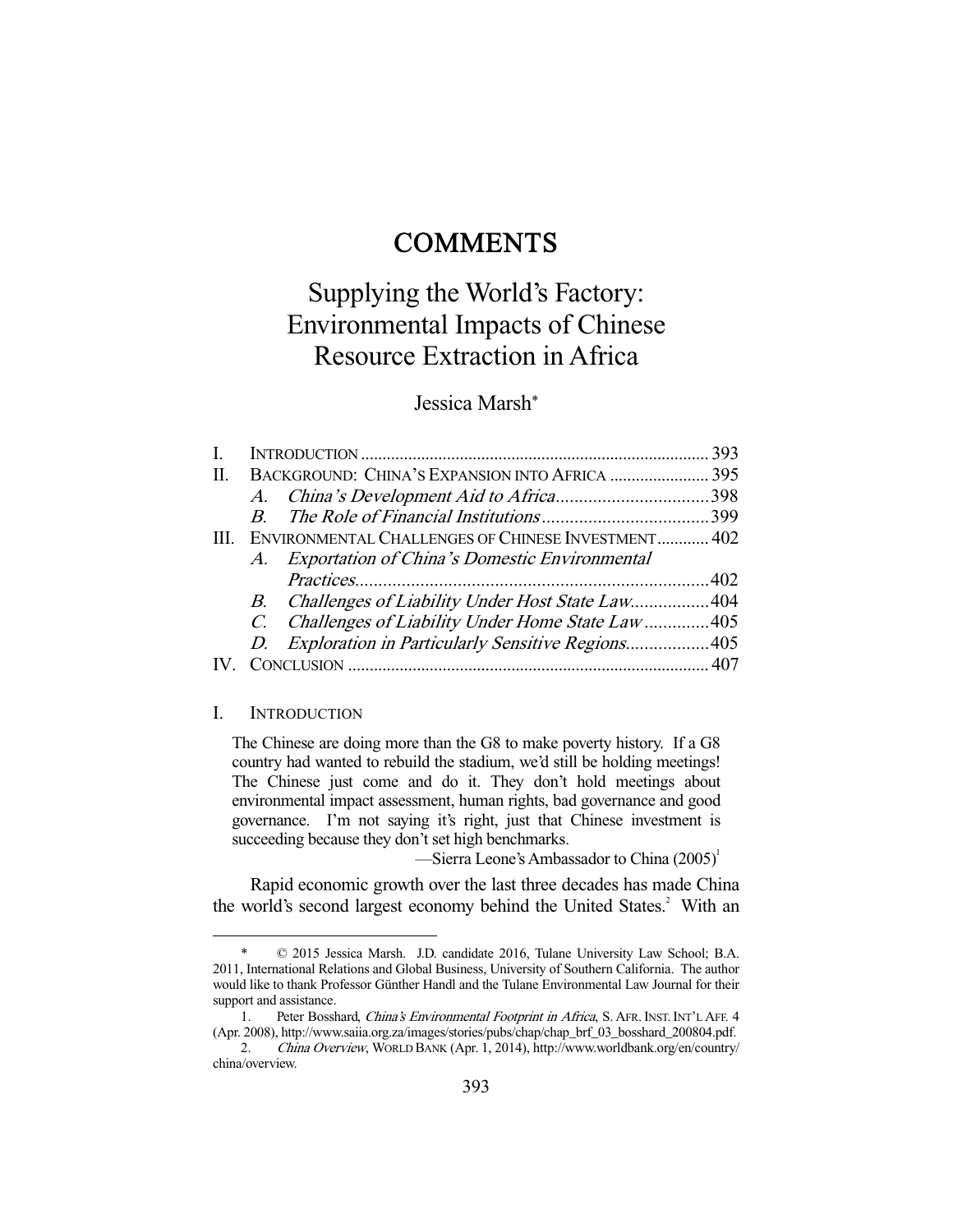average annual growth rate of roughly 9%, China's energy needs are staggering.<sup>3</sup> By 2010, China was the world's largest consumer of energy<sup>4</sup> and is currently the world's biggest producer and consumer of coal and the largest consumer of oil behind the United States.<sup>5</sup> According to the International Energy Agency, China will become the world's largest net importer of oil by 2020, with average net imports reaching an estimated thirteen million barrels per day by 2035.<sup>6</sup> In addition, China is currently the world's largest consumer of aluminum, copper, lead, nickel, tin, zinc, iron ore, coal, wheat, rice, palm oil, cotton, and rubber.<sup>7</sup> With only about 6% of global gross domestic product (GDP), China consumes 31% of the world's coal,  $40\%$  of cement, and  $30\%$  of iron.<sup>8</sup>

 As Chinese energy needs continue to intensify, the country has increasingly looked beyond its own borders to the global community in search of securing the resources it needs to sustain its phenomenal growth.<sup>9</sup> As domestic natural resources fell short, the attention of China turned to Africa, a continent rich with natural resources and untapped markets.<sup>10</sup> Between 1996 and 2006, proven reserves of oil increased by 56% in Africa, compared to an increase of only 12% in the rest of the world.<sup>11</sup> Africa's importance in energy resources and production cannot be overstated.<sup>12</sup>

Although concerns were raised in earlier times on the environmental consequences of upcoming global powers, the global debate and fears of China plundering Africa (and other regions) in search for natural resources,

<sup>3.</sup> Christopher Alessi & Stephanie Hanson, Expanding China-Africa Oil Ties, COUNCIL ON FOREIGN REL. 2 (Feb. 8, 2012), http://www.cfr.org/china/expanding-china-africa-oil-ties/p9557.

<sup>4.</sup> China: Overview, U.S. ENERGY INFO. ADMIN. (Feb. 4, 2014), http://www.eia.gov/ countries/cab.cfm?fips=ch.

<sup>5.</sup> Alessi & Hanson, *supra* note 3, at 2.

 <sup>6.</sup> Id.

<sup>7.</sup> Patrick Munson & Zheng Ronghui, Feeding the Dragon: Managing Chinese Resource Acquisition in Africa, 2 SEATTLE J. ENVTL. L. 343, 346 (2011) (citing Daniel Griswold, The Competition for World Resources: China's Demand for Commodities, CENTER FOR TRADE POL'Y STUD. (Feb. 8, 2007), http://www.cato.org/pub\_display.php?pub\_id=10906).

 <sup>8.</sup> Wenran Jian, Fuelling the Dragon: China's Rise and Its Energy and Resources Extraction in Africa, 199 CHINA Q. 585, 587 (2009) (citing Chen Ya'nan, The Origin of China's Energy Supply Crisis: 60 Billion Tons of Coal Wasted During the Past 50 Years, CHINESE MARKET (June 7, 2005), http://finance.sina.com.nc/g/20050607.shtml).

<sup>9.</sup> CHRIS ALDEN, CHINA IN AFRICA 8 (2007).

<sup>10.</sup> *Id.* at 12.

<sup>11.</sup> See Erica S. Downs, The Fact and Fiction of Sino-African Energy Relations, 3 CHINA SECURITY 42, 45 (2007).

<sup>12.</sup> See Efraim Chalamish, Unquenchable Thirst: The Outlook for Energy Disputes in Africa, 107 AM. SOC'Y INT'L PROC. 123, 123 (2013).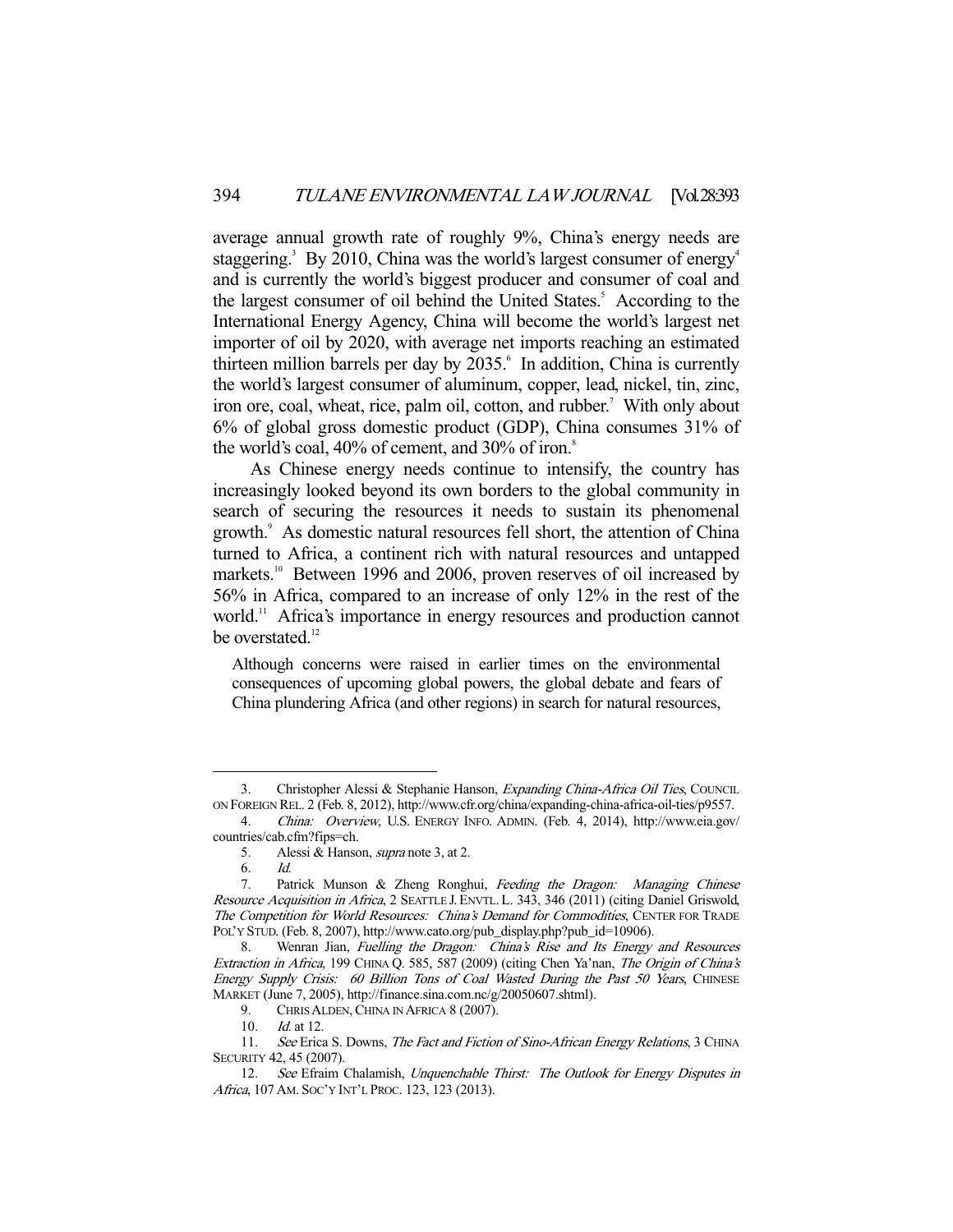and of China's actual and future contribution to climate change, to name just two main issues, are unprecedented.<sup>13</sup>

With sustainable development and environmental damage an everincreasing priority for governments and global institutions, China's growth and natural resource extraction in Africa is being closely monitored by international actors.<sup>14</sup>

 Africa's relatively unexploited energy sources, timber, agriculture, mining, fisheries, and most significantly oil, present an opportunity for the Chinese to supply their exhaustive economy.<sup>15</sup> This Comment will discuss the role that Chinese financial institutions, including the China Export Import Bank (China Exim Bank), play in the environmental impact of Chinese investments in African nations and the importance of the global community's involvement in the continent. This Comment will also discuss the environmental impacts of Sino-African trade relations by focusing on the problems of Chinese resource extraction in developing African nations and the legal challenges facing African governments.

## II. BACKGROUND: CHINA'S EXPANSION INTO AFRICA

 China's presence in Africa is not a new phenomenon; however, as Chinese energy needs have increased, so too has the Middle Kingdom's engagement and expansion into Africa. When African countries achieved independence in the 1950s and 1960s, the Chinese began soliciting favor with these nations in order to achieve diplomatic recognition.<sup>16</sup> By the 1970s, thirty African nations were receiving aid from China, who in turn supported China's bid for a United Nations Security Council seat in  $1971$ .<sup>17</sup> More recently, the Chinese government has actively encouraged Chinese energy investment in Africa as part of its larger international policy and the promotion of Chinese participation as leaders in global industries.<sup>18</sup> As China attempts to "quadruple its

<sup>13.</sup> Arthur P.J. Mol, China's Ascent and Africa's Environment, 21 GLOBAL ENVTL. CHANGE 785, 785 (2011).

 <sup>14.</sup> See id.

<sup>15.</sup> ALDEN, *supra* note 9, at 12.

<sup>16.</sup> David Haroz, China in Africa: Symbiosis or Exploitation?, 35 FLETCHER F. WORLD AFF. 65, 66 (2011).

<sup>17.</sup> *Id.* at 67.

<sup>18.</sup> Edward C. Chow, China's Soft Power in Developing Regions: New Major Player in the International Oil Patch, in CSIS Smart Power Initiative, Chinese Soft Power and Its Implications for the United States, CENTER FOR STRATEGIC & INT'L STUD. 91, 91 (Mar. 2009), http://csis.org/files/media/csis/pubs/090403\_mcgiffert\_chinesesoftpower\_web.pdf; see also Mol, supra note 13, at 788 (discussing the "Go Out" Policy of 2001).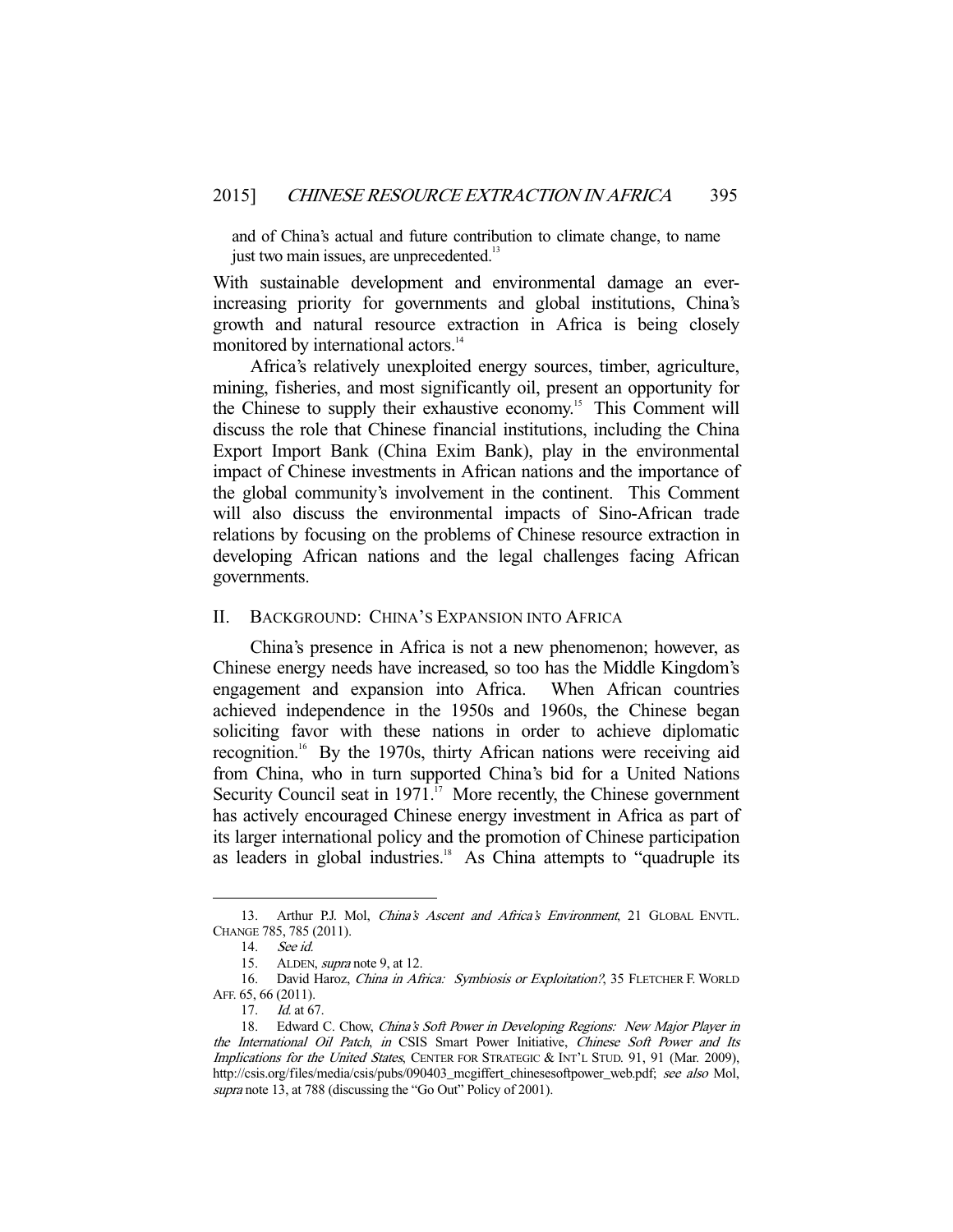economy" by 2020, Africa's raw materials and energy markets have increasingly become the focus of Chinese investment abroad.<sup>19</sup> This hunger for raw materials directly translates to China's increased engagement in Africa. In 1977, total bilateral trade between China and Africa stood at \$720 million,<sup>20</sup> compared to \$166 billion today.<sup>21</sup> From 2001 to 2007, China's trade with Africa increased  $681\%$ .<sup>22</sup> China's need for raw materials has, in turn, been seamlessly met by African nations' aspiration for capital investment.

 In 1996, at a speech given at the African Union headquarters in Addis Ababa, Ethiopia, the Chinese head of state, Jiang Zemin, "proposed the creation of the Forum on China-Africa Cooperation (FOCAC)."23 Beginning in October 2000, the forum has met every three years, most recently in Beijing in 2012, with the sixth ministerial forum scheduled in South Africa for later this year.<sup>24</sup> The goals of FOCAC are generally to consolidate "China-Africa traditional friendship, strengthen political mutual trust, deepen practical cooperation, enhance exchanges and mutual learning and advancing the comprehensive development of the ... strategic partnership."<sup>25</sup> In January 2006, the Chinese government adopted the new "Africa Policy," which states the guiding principles of the strategic partnership between African nations and China.<sup>26</sup> These principles include (1) sincerity, friendship, and equality; (2) mutual benefit, reciprocity, and common prosperity; (3) mutual support and close coordination; and (4) learning from each other and seeking common development.<sup>27</sup> Both the new Africa Policy and the FOCAC illustrate the importance that Chinese leaders place on African development.<sup>28</sup> Among other promises,

<sup>19.</sup> Wenran Jiang, China's Emerging Strategic Partnerships in Africa, in CHINA INTO AFRICA: TRADE, AID, AND INFLUENCE 50, 58 (Robert I. Rotberg ed., 2008). China's unprecedented economic growth over the past thirty years has led to a steep rise in its energy consumption, from an average of 1.2% in 1996 to 14.5% in 2003. JEAN KACHIGA, CHINA IN AFRICA: ARTICULATING CHINA'S AFRICA POLICY 68 (2013).

<sup>20.</sup> Li Anshan, China's New Policy Toward Africa, in CHINA INTO AFRICA: TRADE, AID, AND INFLUENCE, supra note 19, at 21, 25.

 <sup>21.</sup> More Than Minerals, ECONOMIST (Mar. 23, 2013), http://www.economist.com/ node/21574012.

<sup>22.</sup> JIANG, *supra* note 19, at 53.

<sup>23.</sup> HOWARD W. FRENCH, CHINA'S SECOND CONTINENT 12 (2014).

<sup>24.</sup> The Fifth Ministerial Conference of the Forum on China-Africa Cooperation Beijing Action Plan (2013-2015), FORUM ON CHINA-AFR. COOPERATION (2012), http://www.focac.org/ eng/ltda/dwjbzjjhys/t954620.htm.

 <sup>25.</sup> Id.

<sup>26.</sup> J.S. Kohli, The Dragon on Safari: China's Africa Policy, INST. PEACE & CONFLICT STUD. 1 (Oct. 2009), http://www.ipcs.org/pdf\_file/issue/SR86-China-Kohli-Final.pdf.

<sup>27.</sup> *Id.* at 1-2.

 <sup>28.</sup> IAN TAYLOR,CHINA'S NEW ROLE IN AFRICA 18 (2009).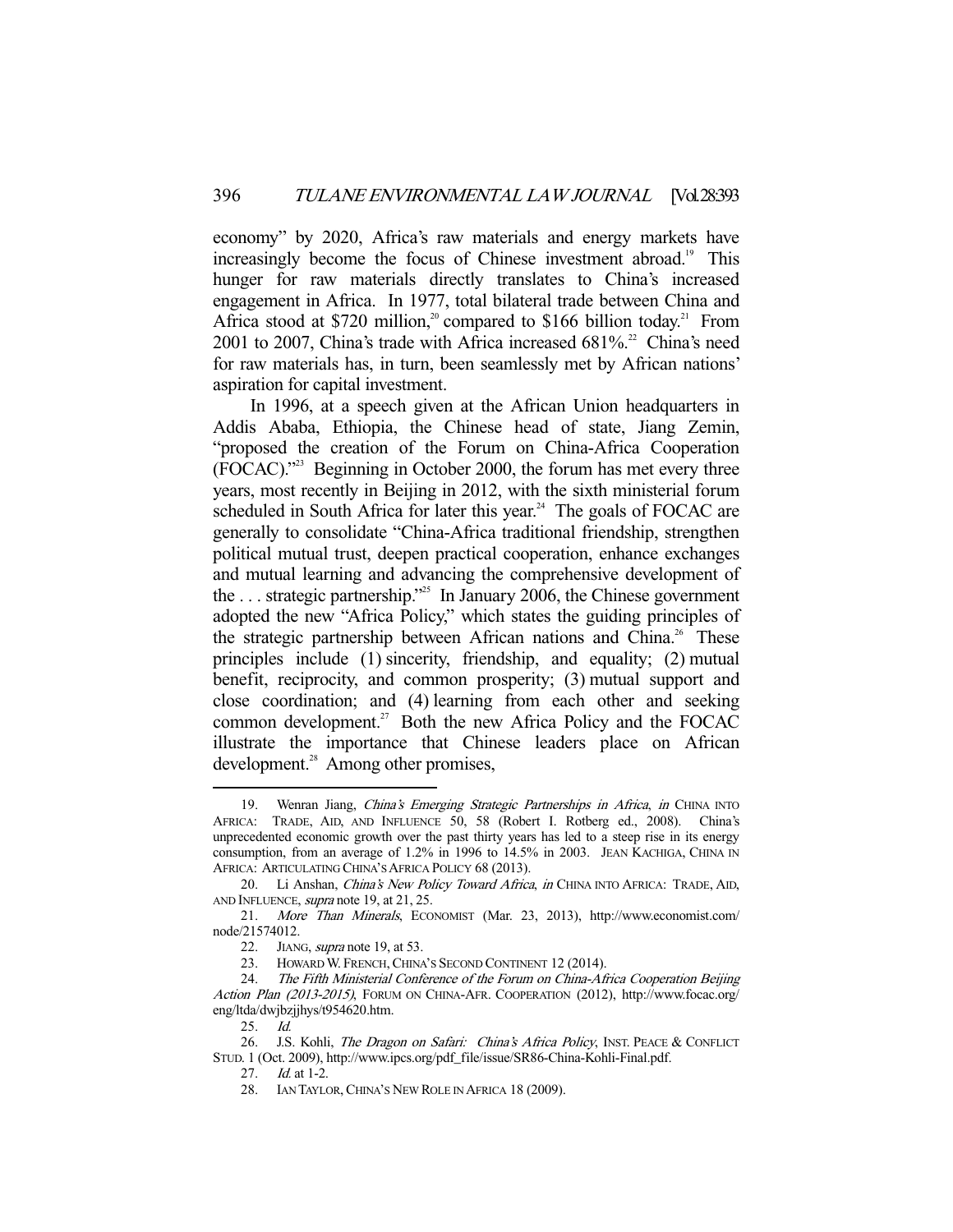[t]he summit in late 2006 approved a three-year action plan to forge 'a new type of strategic partnership,' which included a pledge that China would double aid to Africa by 2009 (to reach about US\$1 billion); set up a US\$5 billion China-Africa development fund to encourage Chinese companies to invest in Africa; provide US\$3 billion in preferential loans and US\$2 billion in preferential buyer's credits to African countries.<sup>29</sup>

 China's push into Africa comes at a time when awareness about the need for environmental protection and sustainable development is at its peak. Beginning in the 1970s and steadily continuing into the 2000s, degradation of raw materials and environmental pollution could no longer be ignored as harmless side effects of the global economic development.<sup>30</sup> "As early as during the 1972 UN Conference on Human Development, discussions took place with regard to the role of business in the global protection of the environment and on the necessity of integrating environmental concerns into corporate decision-making."31 Through local and global environmental institutions, multilateral environmental agreements, environmental nongovernmental organizations (NGOs), and government behavior, a "global environmental consciousness and normativity" has been created.<sup>32</sup> Multinational corporations and governments are now being held to a higher environmental standard and as such are accountable to the global community for transgressions beyond this paradigm.  $33$  This environmental normativity is the standard by which Chinese investments in Africa will be critiqued.

|              | Economic Type       | Average Annual<br>Trade, 2006-2010<br>(US \$ million) | Share in Total<br>China-Africa<br>Trade |
|--------------|---------------------|-------------------------------------------------------|-----------------------------------------|
| Angola       | Oil Export          | 18,627                                                | 21%                                     |
| South Africa | Diversified Economy | 166,86                                                | 18%                                     |
| Sudan        | Oil Export          | 6,445                                                 | $7\%$                                   |
| Nigeria      | Oil Export          | 5,774                                                 | 6%                                      |
| Egypt        | Diversified Economy | 5,384                                                 | 6%                                      |
| Algeria      | Oil Export          | 4,155                                                 | $5\%$                                   |
| Libya        | Oil Export          | 4,154                                                 | $5\%$                                   |

Table 1: China's Top Ten Trading Partners in Africa<sup>34</sup>

29. Id.

-

33. Id.

34. Lu Yong, China's Trade Rush with Africa, FORUM ON CHINA-AFR. COOPERATION (Apr. 25, 2011), http://www.focac.org/eng/zfgx/t820242.htm.

 <sup>30.</sup> Mol, supra note 13, at 786.

 <sup>31.</sup> ELISA MORGERA, CORPORATE ACCOUNTABILITY IN INTERNATIONAL ENVIRONMENTAL LAW 11 (2009).

 <sup>32.</sup> Mol, supra note 13, at 786.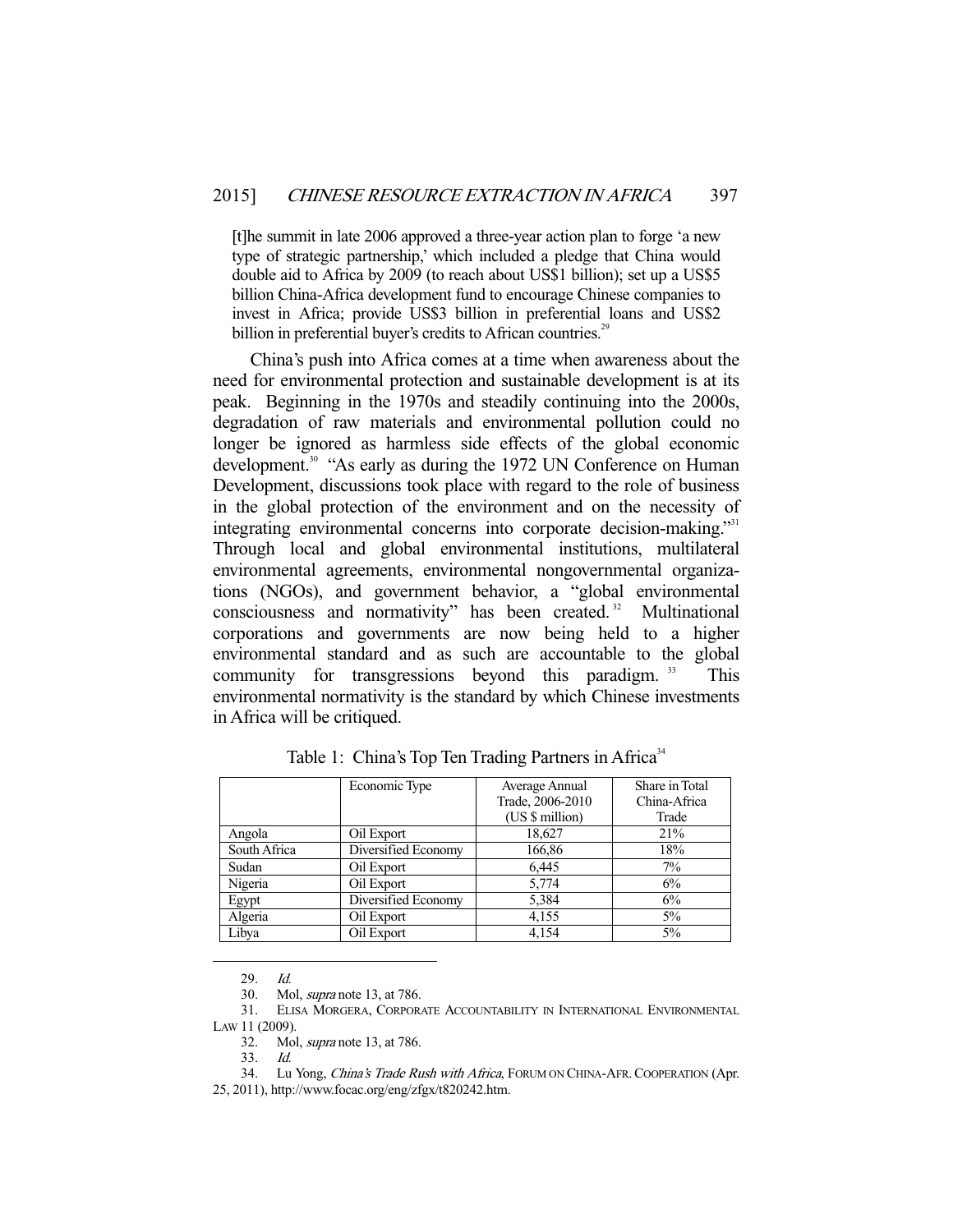|                    | Economic Type       | Average Annual<br>Trade, 2006-2010 | Share in Total<br>China-Africa |
|--------------------|---------------------|------------------------------------|--------------------------------|
|                    |                     | (US \$ million)                    | Trade                          |
| Republic of<br>the | Oil Export          | 3,241                              | $4\%$                          |
| Congo              |                     |                                    |                                |
| Morocco            | Diversified Economy | 2,548                              | 3%                             |
| Benin              | Agriculture         | 2.097                              | $2\%$                          |
|                    |                     | Total Share of                     | 76%                            |
|                    |                     | African Trade                      |                                |

## A. China's Development Aid to Africa

 China's development aid to Africa is based on a policy of nonintervention,<sup>35</sup> which creates environmental concerns because this aid is not contingent upon meeting sustainable environmental standards. The use of aid is just one economic means of access into Africa, which helps the Chinese gain access to natural resources and enhances the country's soft power goals.<sup>36</sup> A clear bright-line rule for African nations to qualify as a recipient of Chinese aid is the diplomatic recognition of China, and rejection of Taiwan, in order for China to "secure diplomatic support for the One China Policy."37 Unlike Western countries, Chinese foreign aid is not contingent on government reform, transparency, human rights, or environmental reform.<sup>38</sup> Liu Guijan, China's special representative on Darfur, stated:

We [China] have never, and will never in the future, attach any kind of political conditions to these aid and development projects, because we think that providing assistance is just for the benefit of the people, it is not for political purposes, not for showing off to the outside world.<sup>39</sup>

 Beginning in 1975 and continuing to the present, China has had more aid programs in African nations than the United States.<sup>40</sup> China's Africa Policy puts an emphasis "on cooperation, bilateralism, and a winwin strategy," with China's aid pattern changing "from unitary aid to multiple forms of aid, such as government deducted-interest loans, aid

 <sup>35.</sup> Madison Condon, China in Africa: What the Policy of Nonintervention Adds to the Western Development Dilemma, 27 FLETCHER J. HUM. SEC. 5, 6 (2012).

 <sup>36.</sup> See Denise Zheng, China's Use of Soft Power in the Developing World: Strategic Intentions and Implications for the United States, in CSIS Smart Power Initiative, supra note 18, at 1, 5-6.

<sup>37.</sup> Haroz, *supra* note 16, at 68.<br>38. See Condon, *supra* note 35,

See Condon, *supra* note 35, at 7-8.

 <sup>39.</sup> MARCUS POWER, GILES MOHAN & MAY TAN-MULLINS, CHINA'S RESOURCE DIPLOMACY IN AFRICA: POWERING DEVELOPMENT? 138 (2012) (citing Liu Guijin, China in Africa: A Sincere, Co-Operative and Equal Partner, EMBASSY PEOPLE'S REPUBLIC CHINA IN REPUBLIC S.AFR. (Oct. 25, 2006), http://za.china-embassy.org/eng/dsxx/dshd/t277443.htm).

<sup>40.</sup> Deborah Brautigam, China's Foreign Aid in Africa: What Do We Know?, in CHINA INTO AFRICA: TRADE,AID, AND INFLUENCE, supra note 19, at 198.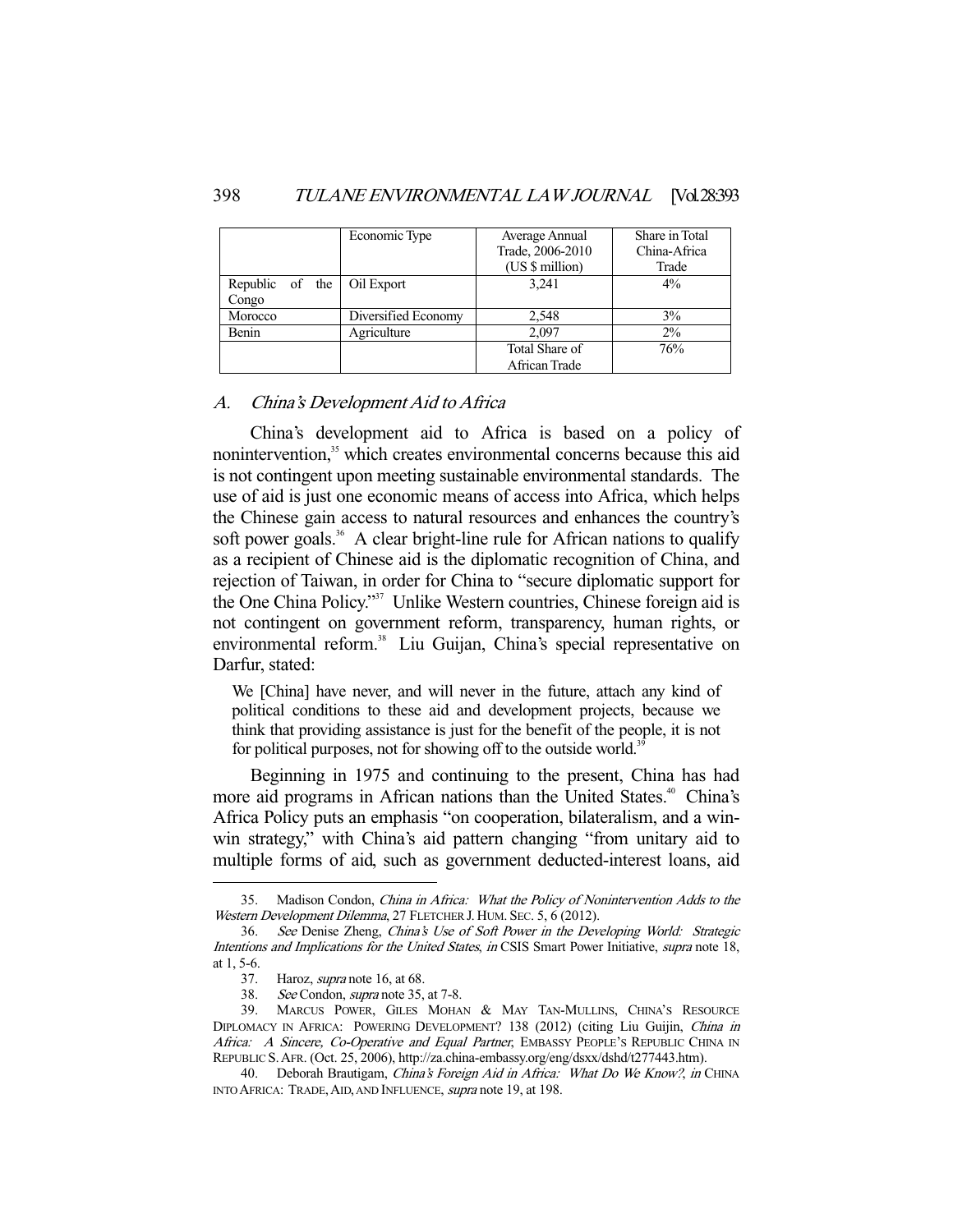combined with co-investment, and grants."<sup>41</sup> This "win-win" approach is a strategic partnership driven by China's economic goals and its access to African natural resources.

 Chinese aid to Africa comes in three forms, including grants, zerointerest loans, and low-interest "concessional" loans.<sup>42</sup> The majority of aid is managed by the Ministry of Commerce (MOFCOM), within which the Department of Aid to Foreign Countries conducts foreign aid policy and the laws and regulations directing foreign aid.<sup>43</sup> At the same hierarchical level, MOFCOM's Bureau for International Economic Cooperation handles the direct implementation of aid.<sup>44</sup> The China Exim Bank manages the majority of concessional loans to African nations<sup>45</sup> and coordinates with the Ministry of Commerce on which projects are to be financed by concessional loans.46 "China's aid is supposed to be based on equality, mutual benefit, and respect for the sovereignty of the host. Loans [are] to be nonconditional and interest free, with repayment easily rescheduled, and projects [are] designed to make the recipient self-reliant rather than dependent on China."<sup>47</sup> The use of financial incentives in the form of development assistance and low-interest investment coupled with the policy of noninterference forms the basis of China's approach to Africa, in turn helping China to secure access to precious raw materials. Chinese aid to Africa is strategic and precise. However, there is no singularly well-defined Chinese strategy for individual countries.<sup>48</sup>

## B. The Role of Financial Institutions

 China Exim Bank and the China Development Bank (CDB) were founded in 1994, and both are fully state-owned.<sup>49</sup> China Exim Bank reports directly to the State Council, and its activities are overseen by the Ministries of Finance and Commerce, the People's Bank of China, and

<sup>41.</sup> Anshan, *supra* note 20, at 32.

<sup>42.</sup> Christopher Tung, The Influence of Chinese Climate Policy  $\&$  Law on Africa, 4 CARBON & CLIMATE L. REV. 334, 337 (2010).

 <sup>43.</sup> BRAUTIGAM, supra note 40, at 200-01.

 <sup>44.</sup> Id. at 201.

<sup>45.</sup> Tung, *supra* note 42.

<sup>46.</sup> BRAUTIGAM, *supra* note 40, at 201.

 <sup>47.</sup> Id. at 200.

 <sup>48.</sup> MOFCOM heads the China-Africa relations. However, other ministries such as Foreign Affairs, Land and Resources, and Water Resources "have different agendas and interests with respect to Africa." Often state-owned and private Chinese enterprises active in Africa are more directed by these lower governmental authorities than by MOFCOM or by Chinese embassies in Africa, because these companies come from provinces or municipalities, or they are owned by them. Mol, *supra* note 13, at 788-89.

<sup>49.</sup> KACHIGA, *supra* note 19, at 75.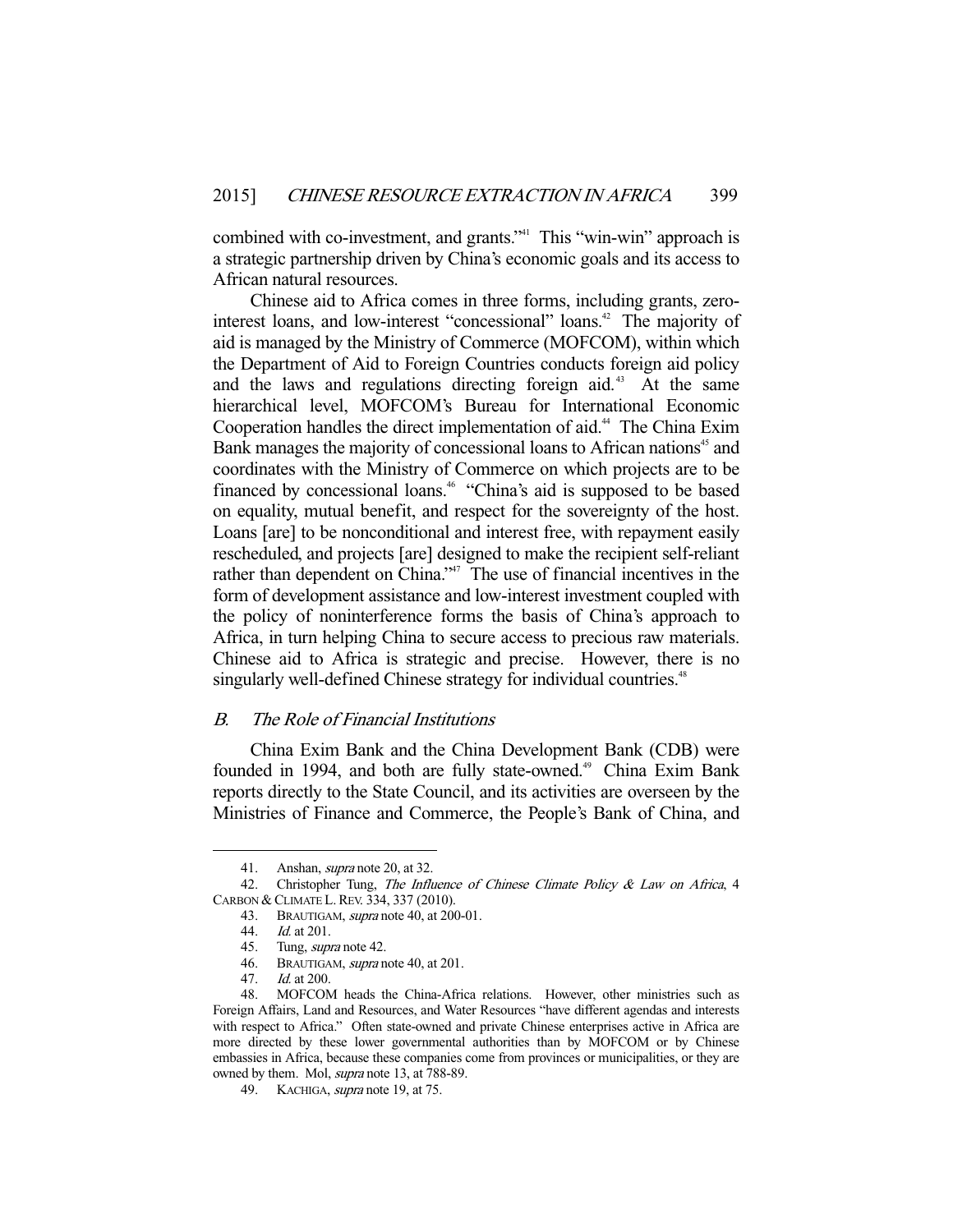the China Bank Regulatory Commission.<sup>50</sup> China Exim Bank provides export credits to Chinese companies and foreign clients, lends on foreign governmental loans for projects in China, offers foreign exchange guarantees, and administers the Chinese government's concessional loans to foreign governments.<sup>51</sup> China Exim Bank also "actively bankroll[s] individual firms' 'going out' expansion activities, coordinating with the MOFCOM to authorize Chinese firms to bid for China's aid projects."<sup>52</sup> Furthermore, as part of its strategy to encourage global investment, the bank offers interest discounts to overseas investors.<sup>53</sup> By 2006, China Exim Bank was financing 256 projects in 36 African countries, with 79% of these projects comprising infrastructure construction including dams, railways, mines, oil facilities, and power plants.<sup>54</sup> Today, China Exim Bank's loans to Africa are larger than that of the World Bank.<sup>55</sup>

The CDB also supports Chinese trade and investment in Africa.<sup>56</sup> The CDB is a commercial bank that assists Chinese foreign direct investment (FDI) and administers the China-Africa Development Fund.<sup>57</sup> This fund supports investments in African manufacturing, agriculture, and infrastructure projects.<sup>58</sup> By March 2007, the CDB had loans worth \$1 billion in Africa and was operating over thirty development projects across the African continent worth approximately \$3 billion.<sup>59</sup>

 While Western countries condition loans to African nations on requirements of transparency, human rights, and demonstration of democratic principles, Chinese financial services require no such obligations. As such, Chinese financial investments require no environmental impact assessment of projects, and Chinese investors are often willing to fund projects where other nations have deemed them to be too dangerous or environmentally unsound.<sup>60</sup> "The absence of conditionality is a feature of China's soft power diplomacy—China differentiates itself from other world powers by refusing to 'make demands upon other nations' sovereignty, economic models, governance or political

 <sup>50.</sup> Bosshard, supra note 1, at 2.

 <sup>51.</sup> Id.

<sup>52.</sup> POWER, MOHAN & TAN-MULLINS, *supra* note 39, at 108.

 <sup>53.</sup> Bosshard, supra note 1, at 2.

<sup>54.</sup> KACHIGA, *supra* note 19, at 76.

 <sup>55.</sup> Mike Cohen, China EXIM Lends More to Africa Than World Bank, Fitch Says, BLOOMBERG NEWS (Dec. 28, 2011), http://www.bloomberg.com/news/articles/2011-12-28/chinaexim-loans-to-sub-sahara-africa-exceed-world-bank-funds-fitch-says.

<sup>56.</sup> KACHIGA, *supra* note 19, at 76.

 <sup>57.</sup> Id.

 <sup>58.</sup> Bosshard, supra note 1, at 2.

<sup>59.</sup> KACHIGA, *supra* note 19, at 76.

 <sup>60.</sup> See Mol, supra note 13, at 790.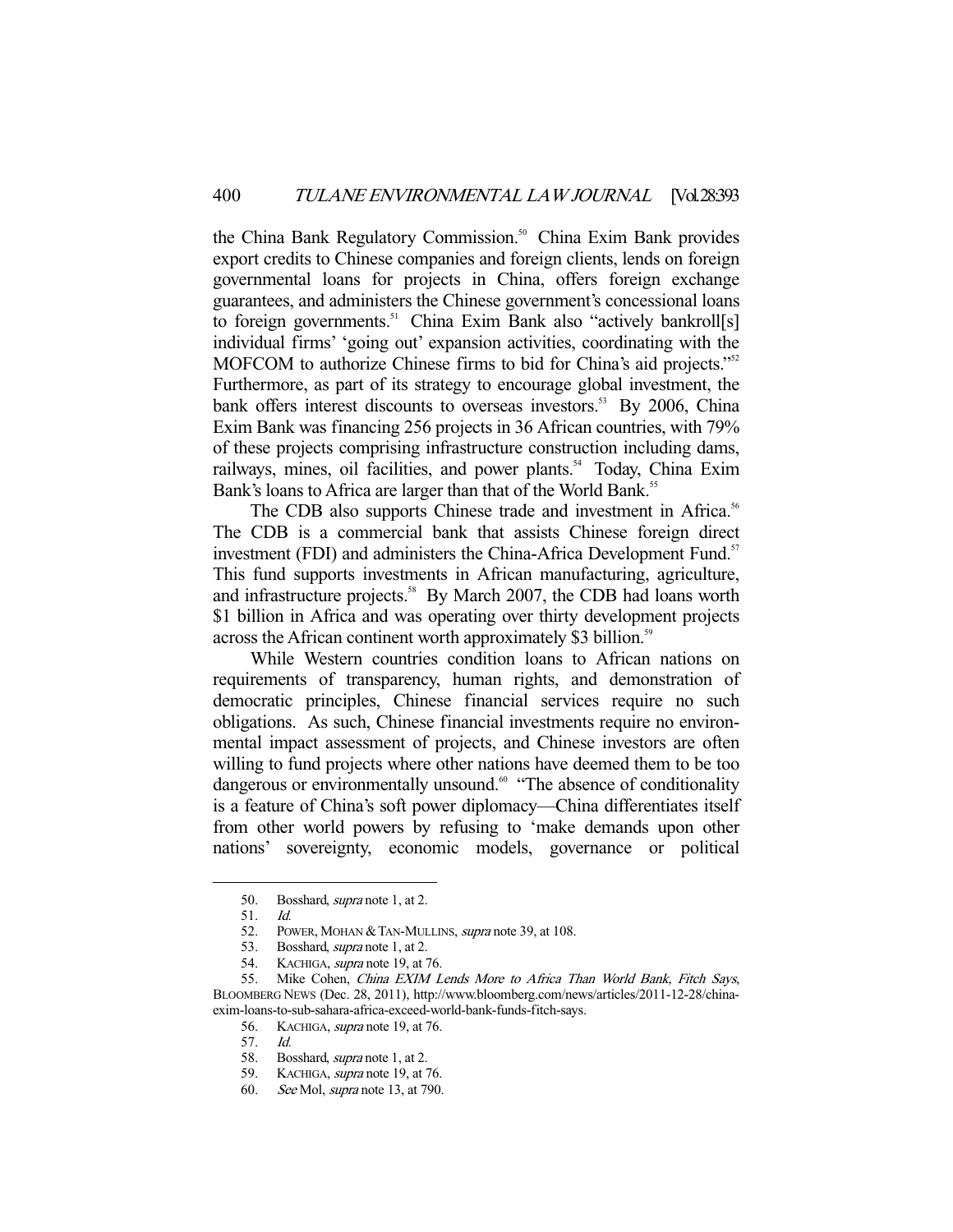culture.'"61 For example, the International Finance Corporation (IFC) of the World Bank adopted environmental guidelines that projects are required to meet before funding will be granted.<sup>62</sup> In comparison, Chinese financial institutions and investments often have no guidelines or standards that comply with international environmental standards. This, in turn, undermines the safeguards that global multilateral banks have put in place. Furthermore, Chinese financial institutions will give concessional loans to be repaid in natural resources.<sup>63</sup> "In September 2007, the Democratic Republic of the Congo revealed an agreement with China wherein \$12 billion, possibly more depending on need, will be loaned to Congo for infrastructure-building, railroads, roads, and mines in exchange for China's rights to mine copper ore of the equivalent value."<sup>64</sup>

 Such limited conditions on loans suits many African nations well because they are hungry for capital investment and have often struggled to receive money from Western countries who hold governments to a higher standard. "Chinese loans and aid flows allow African governments to eschew the often dogmatic economic policy conditions of international financial institutions like the World Bank and International Monetary Fund (IMF).<sup>365</sup> For example, in the late 1990s the Sudanese government approached several foreign countries searching for \$2 billion in funding for construction of the Merowe Dam.<sup>66</sup> With debts to both the World Bank and IMF, the Sudanese were unable to receive funding from any international donors.<sup>67</sup> However, the Chinese did not share in the same hesitations as Western countries and institutions, and in 2002, China Exim Bank became the largest financier of the Merowe Dam.<sup>68</sup> The policy of Chinese financial institutions fuels the role of China as the world's factory and Africa as its source of raw materials.

<sup>61.</sup> Paul Hubbard, *Chinese Concessional Loans, in* CHINA INTO AFRICA: TRADE, AID, AND INFLUENCE, supra note 19, at 217 (quoting JOSHUA KURLANTZICK, CHARM OFFENSIVE: HOW CHINA'S SOFT POWER IS TRANSFORMING THE NEW WORLD 84 (2007)).

 <sup>62.</sup> Munson & Ronghui, supra note 7, at 352.

 <sup>63.</sup> See HUBBARD, supra note 61.

<sup>64.</sup> KACHIGA, *supra* note 19, at 143.

 <sup>65.</sup> Bosshard, supra note 1, at 2.

 <sup>66.</sup> Id. at 3.

 <sup>67.</sup> Id.

 <sup>68.</sup> Id.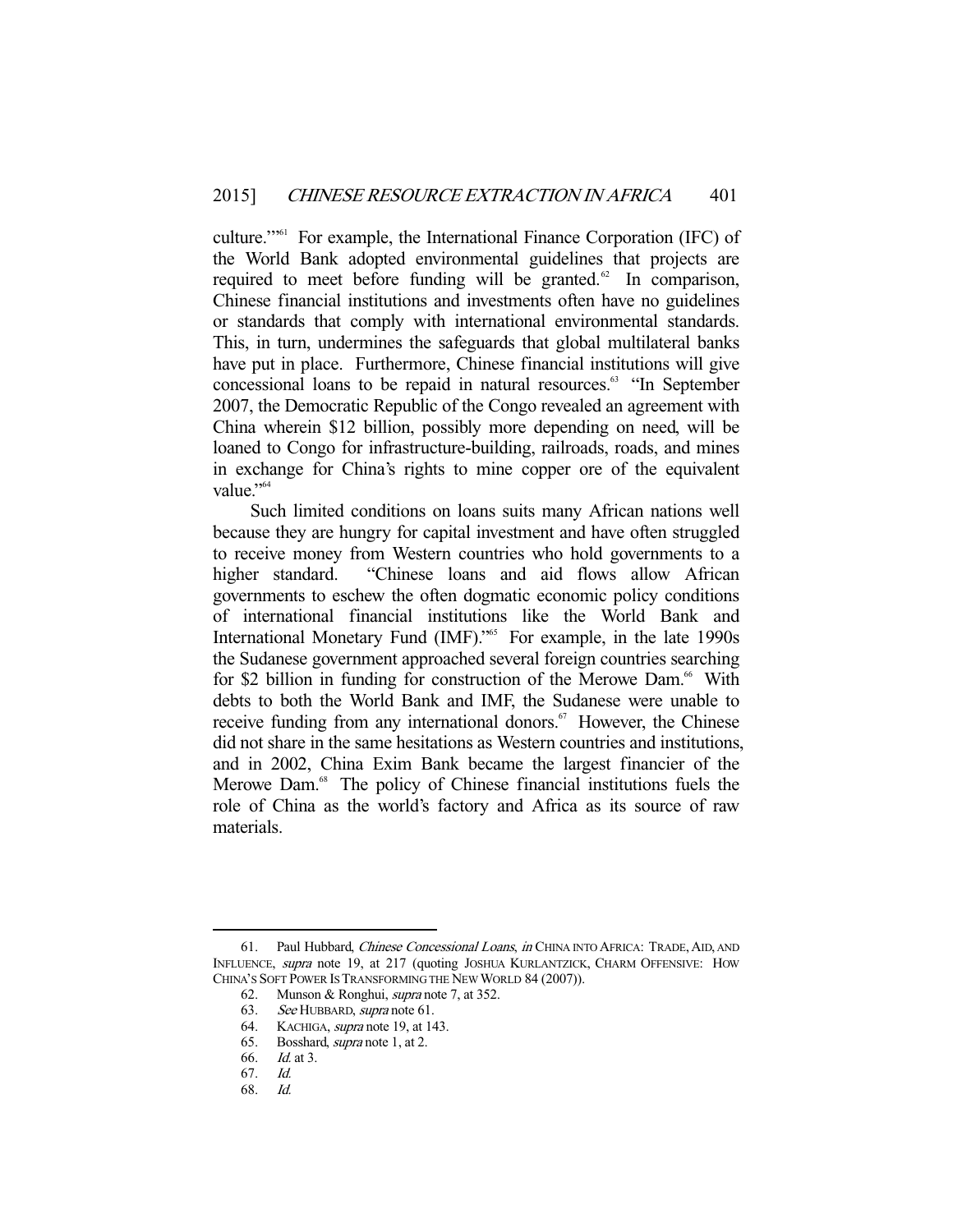#### III. ENVIRONMENTAL CHALLENGES OF CHINESE INVESTMENT

### A. Exportation of China's Domestic Environmental Practices

 China's domestic policies have prioritized economic growth over the protection of the environment with devastating consequences. China emits more carbon dioxide than the United States and Canada combined, and its total emissions have increased by  $171\%$  since  $2000.^{\circ\circ}$  "China's insatiable appetite for natural resources to fuel its domestic growth and satisfy its domestic energy needs has thus left an unparalleled and increasing footprint on the world's environment."<sup>70</sup> Concerns about China's domestic environmental practices are relevant to developing African nations as the Chinese government attempts to regulate its multinational corporations (MNCs). Poor Chinese domestic environmental regulation and lack of effective control over MNCs threaten the environmental integrity of African nations as China risks exporting its domestic environmental record to Africa through its resource extraction and investment strategy.

 The open-door reforms and industrialization of the 1970s and 1980s sparked the massive rate of environmental destruction and degradation of China.71 "Natural resource management in post-independent China was a laissez faire matter with numerous agencies managing various components of the environment ...."<sup>72</sup> Following the 1972 United Nations Conference on Human Environment in Stockholm, a formal institution for environmental protection was created.<sup>73</sup> The State Environmental Protection Agency (SEPA) became a full ministry in 1988 and was again reorganized in 2007 as the Ministry of Environmental Protection (MEP).<sup>74</sup> The MEP provides the central leadership for China's environmental protection mechanisms and is locally run by the environmental protection bureaus (EPBs) affiliated with their respective municipal governments.<sup>75</sup>

 While China has begun to address the environmental challenges it faces, there are several obstacles to the implementation of an efficient and effective environmental legal system. "The Chinese environmental legislation is quite strong on paper and more sophisticated than many

<sup>69.</sup> POWER, MOHAN & TAN-MULLINS, *supra* note 39, at 191-92.

 <sup>70.</sup> Id.

<sup>71.</sup> *Id.* at 195.

<sup>72.</sup> *Id.* at 196.

 <sup>73.</sup> Id.

 <sup>74.</sup> Id.

 <sup>75.</sup> Id. (citing Bryan Tilt, The Political Ecology of Pollution Enforcement in China: A Case from Sichuan's Rural Industrial Sector, 192 CHINA Q. 915, 915-32 (2007)).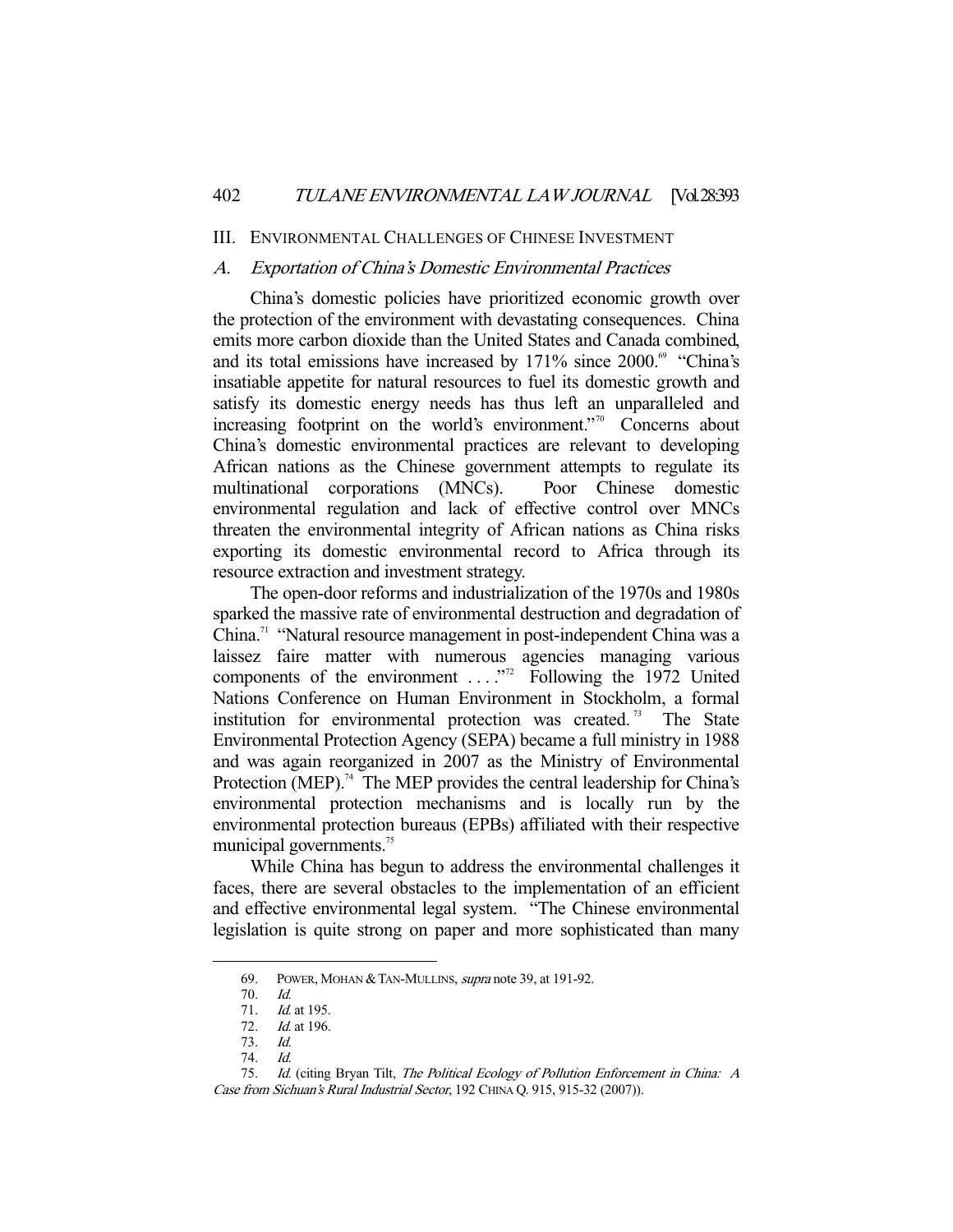assume, but its implementation is rather weak, depending on the efforts of local governments and other state agencies."76 Bureaucratic fragmentation of government agencies has diluted the chain of command, rendering enforcement of environmental regulations ineffectual.<sup>77</sup> For example, environmental accountability in China is often delegated to local authorities that report violations of environmental regulation to the EPB of its locale.<sup>78</sup> Both the national Ministry of Environmental Protection and the local people's government of a specific region will be notified of environmental reports.<sup>79</sup> However, the local people's government supplies the majority of funds for the EPB and appoints the head of the EPB, meaning that violations of national environmental laws and regulations will often be overlooked in favor of local stipulations.<sup>80</sup> There can be no effective environmental legal system when national and local regulations are at such inherent odds.

 Furthermore, China threatens to export its unofficial policy of economic growth over environmental protection. Propelled by an ethos of economic performance and job creation, both local and regional leaders often ignore environmental regulations that hamper industrial growth.81 "The nub of the problem is an evaluation system that ties officials' career prospects to goals that prioritize economic growth . . . . "<sup>82</sup> In addition, this culture of economic growth above all else disinclines local authorities from enforcing environmental laws for fear of placing "a local industry at a competitive disadvantage by enforcing regulations they believe are not imposed upon the industry's competitors in other jurisdictions."<sup>83</sup> This fragmentation of environmental compliance severely hampers China's ability to operate an effective environmental legal system. Some estimates have concluded that as little as 10% of China's environmental laws are actually enforced.<sup>84</sup> As Chris Alden states in his book China in Africa:

<sup>76.</sup> Daniel Compagnon & Audrey Alejandro, China's External Environmental Policy: Understanding China's Environmental Impact in Africa and How It Is Addressed, 15 ENVTL. PRAC. 220, 222 (2013).

 <sup>77.</sup> Id.

 <sup>78.</sup> CHARLES R. MCELWEE, ENVIRONMENTAL LAW IN CHINA: MANAGING RISK AND ENSURING COMPLIANCE 5-6 (2011).

 <sup>79.</sup> Id.

<sup>80.</sup> *Id.*<br>81. *Id.* 

<sup>81.</sup> 

 <sup>82.</sup> RACHEL E. STERN, ENVIRONMENTAL LITIGATION IN CHINA: A STUDY IN POLITICAL AMBIVALENCE 27 (2013).

<sup>83.</sup> MCELWEE, supra note 78.

<sup>84.</sup> Julianne Smith & Jesse Kaplan, The Faulty Narrative: Fact, Fiction, and China's Efforts To Combat Climate Change, in CSIS SMART POWER INITIATIVE, supra note 18, at 102, 102.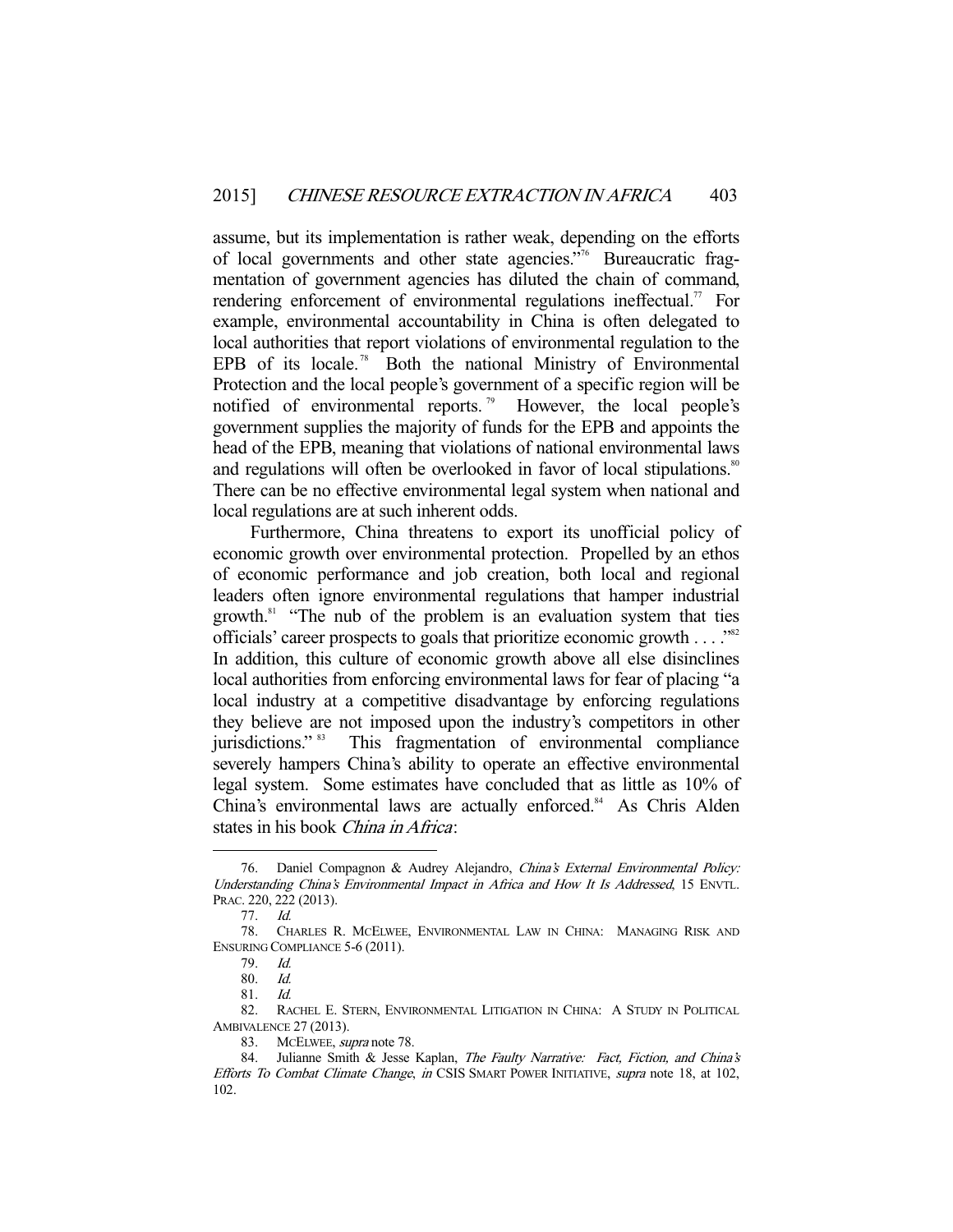The wholesale destruction of the environment in the course of rapid development, the inability of the central government to stop corrupt local officials from selling land from under millions of peasants, the struggle to effectively implement newly promulgated laws and regulations: these are all regular features of the Chinese development experience at home. These attitudes, circumstances and practices are part of what is being exported, along with the Chinese financial capital, to Africa.<sup>85</sup>

 This culture of profits above all else makes environmental consciousness a low-level priority for Chinese enterprises.<sup>86</sup> Weak environmental regulation and poor implementation domestically suggests that enforcement of Chinese MNCs in Africa will be similarly inefficient and environmentally destructive.

## B. Challenges of Liability Under Host State Law

 The principle of national sovereignty states that MNCs are subject to the jurisdiction of the host state in which they are established.<sup>87</sup> Before granting an MNC the right of entry into the national jurisdiction, the host state may protect itself by conditioning entry on certain legal provisions.<sup>88</sup> Traditionally these tools of protection include foreign investment laws, tax incentives, environmental impact assessments, contractual requirements regarding local collaborations and labor standards, and screening through various administrative agencies.<sup>89</sup>

In this regard, it should be highlighted that an investment project or agreement can be cancelled, even after it has commenced, if it can be shown that the environmental protection condition has not been fulfilled, and, according to some authors, also if harm to the environment is irreversible or outweighs the benefits of the project.<sup>90</sup>

It is critically important that African nations understand the value of their natural resources and implement high standards for Chinese MNCs before they grant access to their domestic markets and raw materials. Furthermore, because "the investor voluntarily subjects himself to the regime of the host State by making entry into it," Chinese MNCs will be governed by African nations' domestic environmental laws.<sup>91</sup> Weak legal systems and corrupt government practices hinder the effectiveness of

 <sup>85.</sup> ALDEN, supra note 9, at 58.

 <sup>86.</sup> See Jian, supra note 8, at 587.

<sup>87.</sup> MORGERA, supra note 31, at 25 (citing V. Lowe, Corporations as International Actors and International Law Makers, 13 ITALIAN Y.B. INT'L L. 23, 32 (2004)).

 <sup>88.</sup> Id.

 <sup>89.</sup> Id. at 26.

 <sup>90.</sup> Id.

 <sup>91.</sup> Id.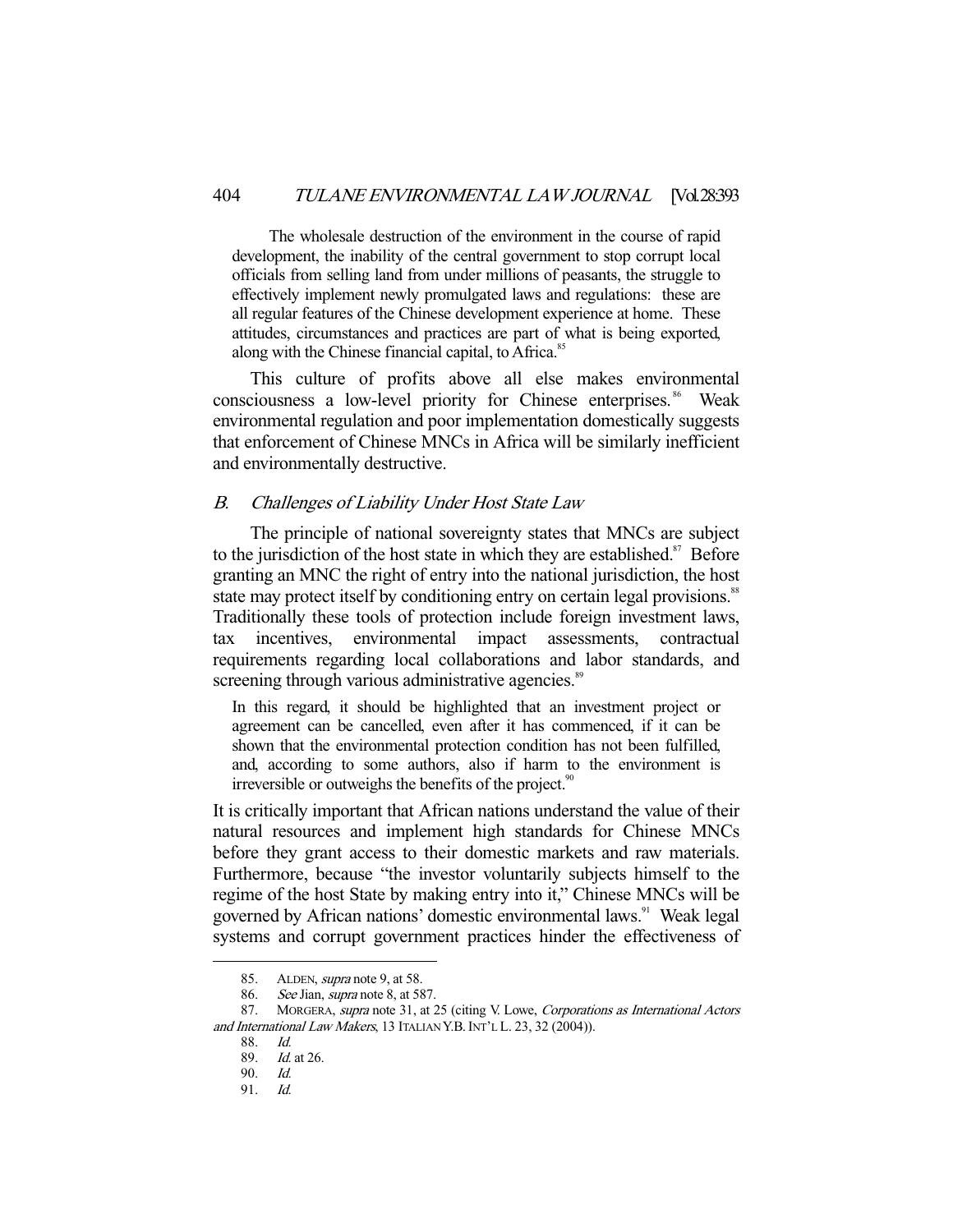many developing nations' environmental laws.<sup>92</sup> In addition, African countries often face the challenge of implementing environmental legislation due to the constrained financial and human resources that they may have.<sup>33</sup> Further challenges are posed to the environmental protection of African nations as they compete for FDIs. $94$  In order to gain an advantage against other African countries, many nations may lower the standards of environmental protection that they require of MNCs,<sup>95</sup> creating even less incentive for Chinese companies to implement strict environmental policies and safeguards.

## C. Challenges of Liability Under Home State Law

 As previously discussed, domestic implementation of Chinese environmental law is sporadic and ineffectual, leaving little optimism for the effective domestic control of Chinese MNCs abroad. The home state may exercise control over the corporate environmental conduct of its MNCs through "the extraterritorial application of home standards or international standards over the multinationals' operations abroad."96 The assumption is that because the home state is benefitting from the MNCs' activities abroad, the state has an inherent interest in making sure that the MNC is not injuring the host nation or violating international environmental standards of law.<sup>97</sup> "In addition, it can also be argued that there exists a duty on all States to ensure compliance with standards that are prescribed either at the level of international treaties or custom on environmental protection."<sup>98</sup> China may face difficulties exercising effective extraterritorial jurisdiction, as is already evidenced by the low level of coordination between the Chinese government and its national oil companies.<sup>99</sup>

## D. Exploration in Particularly Sensitive Regions

 While China's economic growth has made it the world's second largest economy, it is still a relative latecomer to the energy sector in comparison to Western countries.<sup>100</sup> Late market entry and competition

 $92 \frac{Id}{ }$ 

 <sup>93.</sup> Id. at 27.

<sup>94.</sup> *Id.* at 26-27.

 <sup>95.</sup> See id.

<sup>96.</sup> *Id.* at 30 (citation omitted).

 <sup>97.</sup> Id.

 <sup>98.</sup> Id.

<sup>99.</sup> See Downs, *supra* note 11, at 49.

<sup>100.</sup> Munson & Ronghui, *supra* note 7, at 349.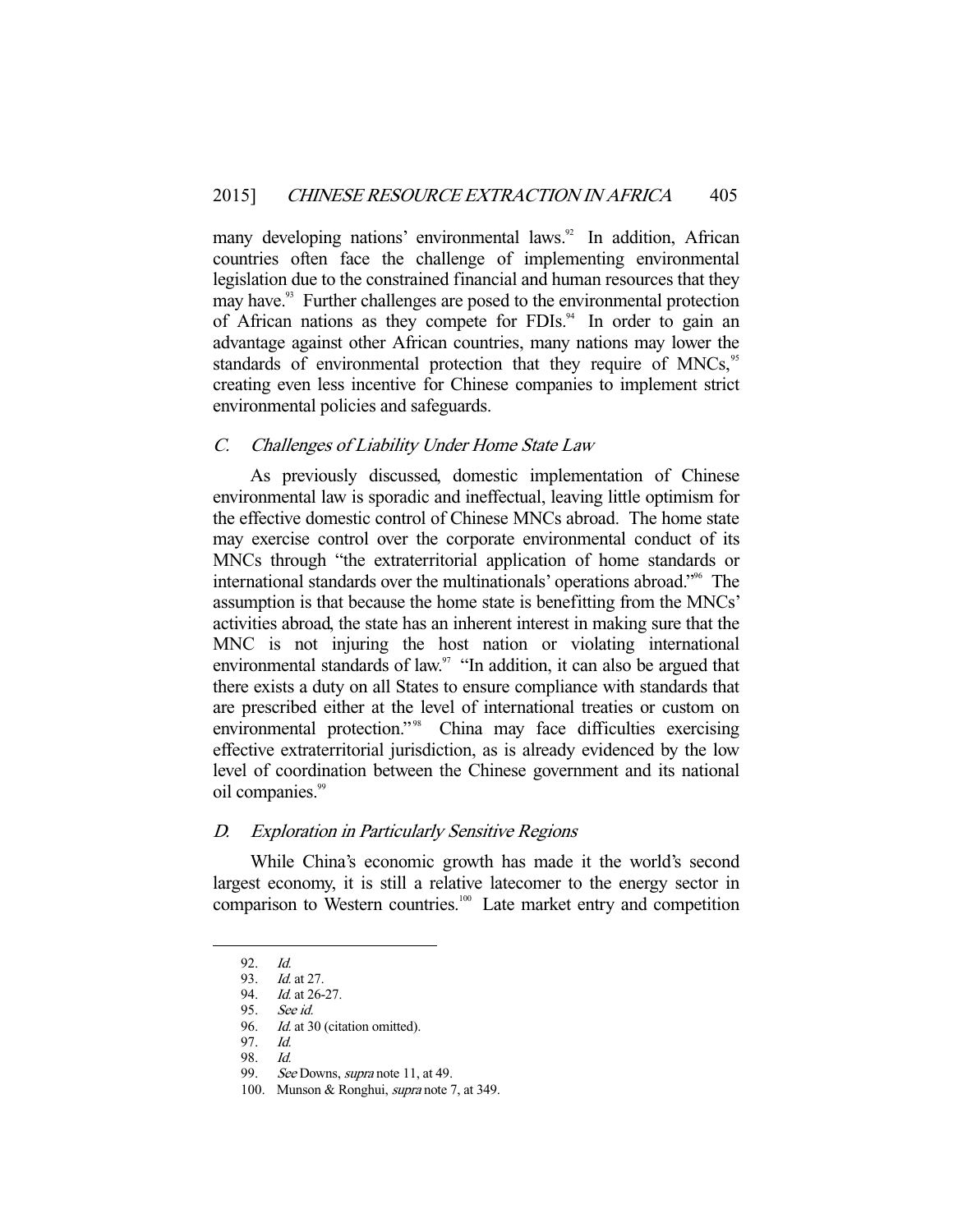with both Western and Chinese companies have pushed Chinese investors to access resources that have been previously ignored.<sup>101</sup> Driven by market saturation, Chinese companies are willing to delve into highrisk regions and markets in order to secure raw materials.<sup>102</sup> Access to areas that were considered insignificant in size or geographically too remote requires considerable investments in mines, oil exploration, and supplementary infrastructure.<sup>103</sup> These investments in hard-to-reach areas in turn lead to significant environmental risks and degradation as these sectors are especially environmentally sensitive.<sup>104</sup>

 Mining and oil exploration are extractive processes that entail significant levels of blasting, seismic testing, and pollution, all of which have potentially devastating effects on the environment. Oil exploration in Gabon is one such example of the impact of Chinese business and resource extraction in an environmentally sensitive region. In 2002, the Gabonese government designated a quarter of the country's territory as a nature reserve.<sup>105</sup> The Loango National Park in Southern Gabon protects over 67,000 square kilometers of virgin rainforest and is home to endangered lowland gorillas and elephants.<sup>106</sup> In 2006, it emerged that Sinopec, a state-owned Chinese oil company, had been prospecting for oil within the national park.<sup>107</sup> Scientists reported that Sinopec contractors had entered the park and were employing destructive exploratory tactics including dynamiting areas of the park and building roads through the forest.108 Oil exploration threatened rare plants and endangered animals and led to water pollution, the killing of wildlife, and the massive disruption of animal habitats.<sup>109</sup> Sinopec has since been charged with mass pollution although large amounts of irreversible environmental damage have already been done.<sup>110</sup> Chinese investment in a previously untapped market such as Gabon exposed the delicate ecosystem of the area to potentially severe environmental consequences. While the Gabonese government finally did exert legal power over Sinopec, it will

<sup>101.</sup> Bosshard, *supra* note 1.

 <sup>102.</sup> Id.

 <sup>103.</sup> Id.

 <sup>104.</sup> Id.

<sup>105.</sup> Ian Taylor, China's Environmental Footprint in Africa, CHINA DIALOGUE (Feb. 2, 2007), https://www.chinadialogue.net/article/741-China-s-environmental-footprint-in-Africa.

<sup>106.</sup> Munson & Ronghui, *supra* note 7, at 349.

<sup>107.</sup> *Id.* at 350.

<sup>108.</sup> Id. (citing Chris Haslam, Oil Prospecting in Gabon, WILDLIFE EXTRA NEWS (Oct. 2006), http://www.wildlifeextra.com/go/news/gabon-oil.html#cr).

 $109.$  Id.

 <sup>110.</sup> Taylor, supra note 105.